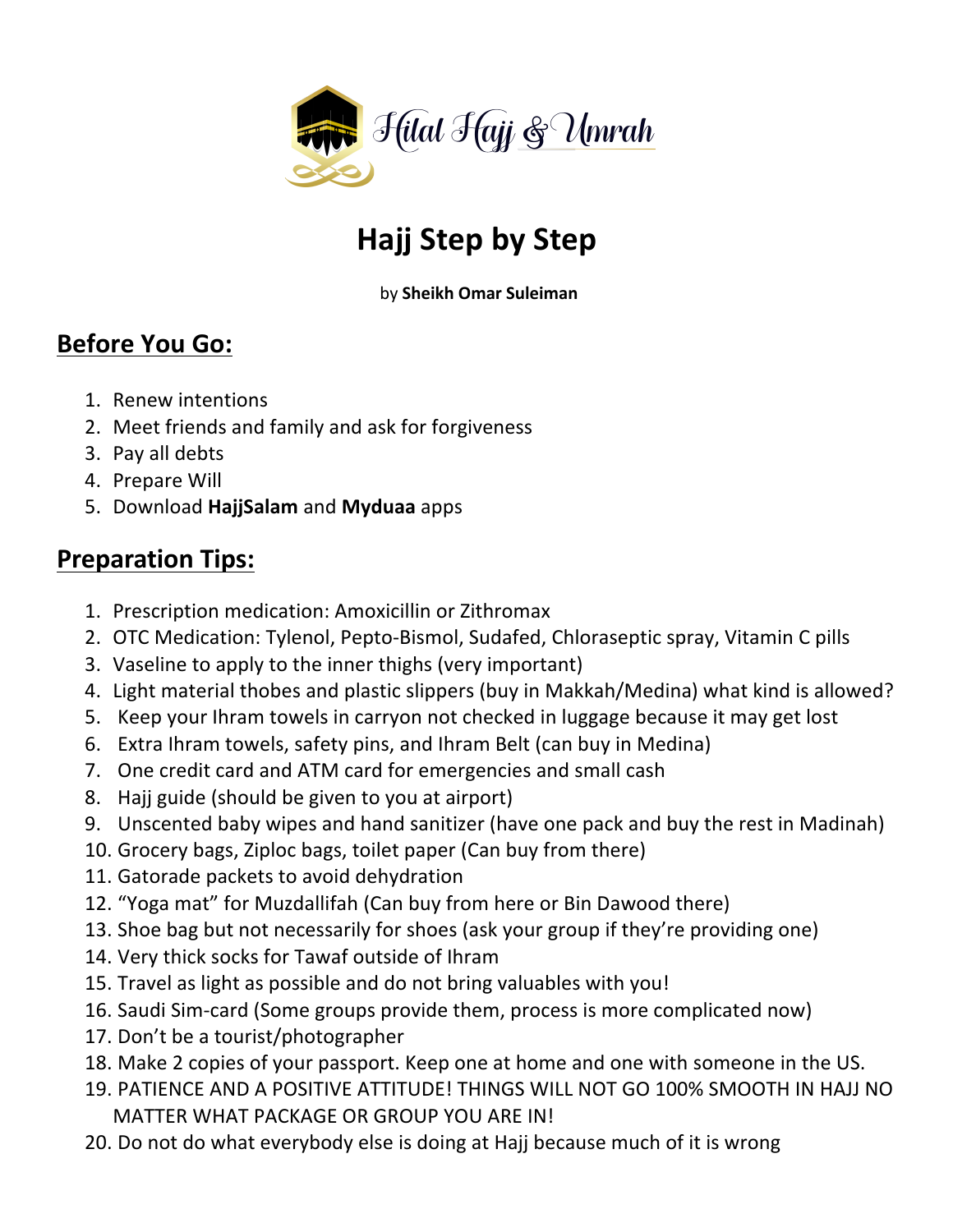### **Key Definitions:**

**Rukn** (pillar): Obligatory and if not done than the Hajj is invalid

**Wajib** (mandatory action): Obligatory but if not done than the Hajj will be valid and the person must offer a Fidya

**Sunnah** (desirable action): If a person does it than he is rewarded, if not than he will not be punished and his Hajj is valid with no need of Fidya.

**Manasik** (rituals): These are the rituals of the 5 days of Hajj

**Thanb** (sacrifice): (compensation): This is the mandatory animal sacrifice done for missing a wajib. 

**Fidya** (Expiation): This is the expiation given for doing one of the prohibited things in Ihran. It can be anyone of the following 3 things without any preference: 1. Offer an animal sacrifice 2. Fast 3 days whenever you return home 3. Feed 6 needy people (very easy to do in Hajj)

**Ihram**: State of being mandatory for Umrah and some parts of Hajj. This state has conditions and prohibitions.

**Meeqat**: Point from which you make the intention for Hajj or Umrah and enter into Ihram before entering Makkah.

**Tamattu**: The most preferred method of Hajj. Do Umrah and Hajj with a break from Ihram in between.

**Qiran:** Combined Hajj and Umrah with one Ihram.

**Ifrad:** Hajj without Umrah

**Hady** (Sacrifice): This is the animal sacrifice on the day of Eid if doing Tamattu or Qiran. It will be done by someone else and you will have a coupon to verify it.

**Talbiyah** (chant): LabaykAllahuma labayk, labayka la shareeka laka labayk. Innal hamda, wan ni'mata, laka wal mulk, la shareeka lak (Here I am, O Allah, here I am. Here I am, You have no partner, here I am. Verily all praise and blessings are Yours, and all sovereignty, You have no partner.)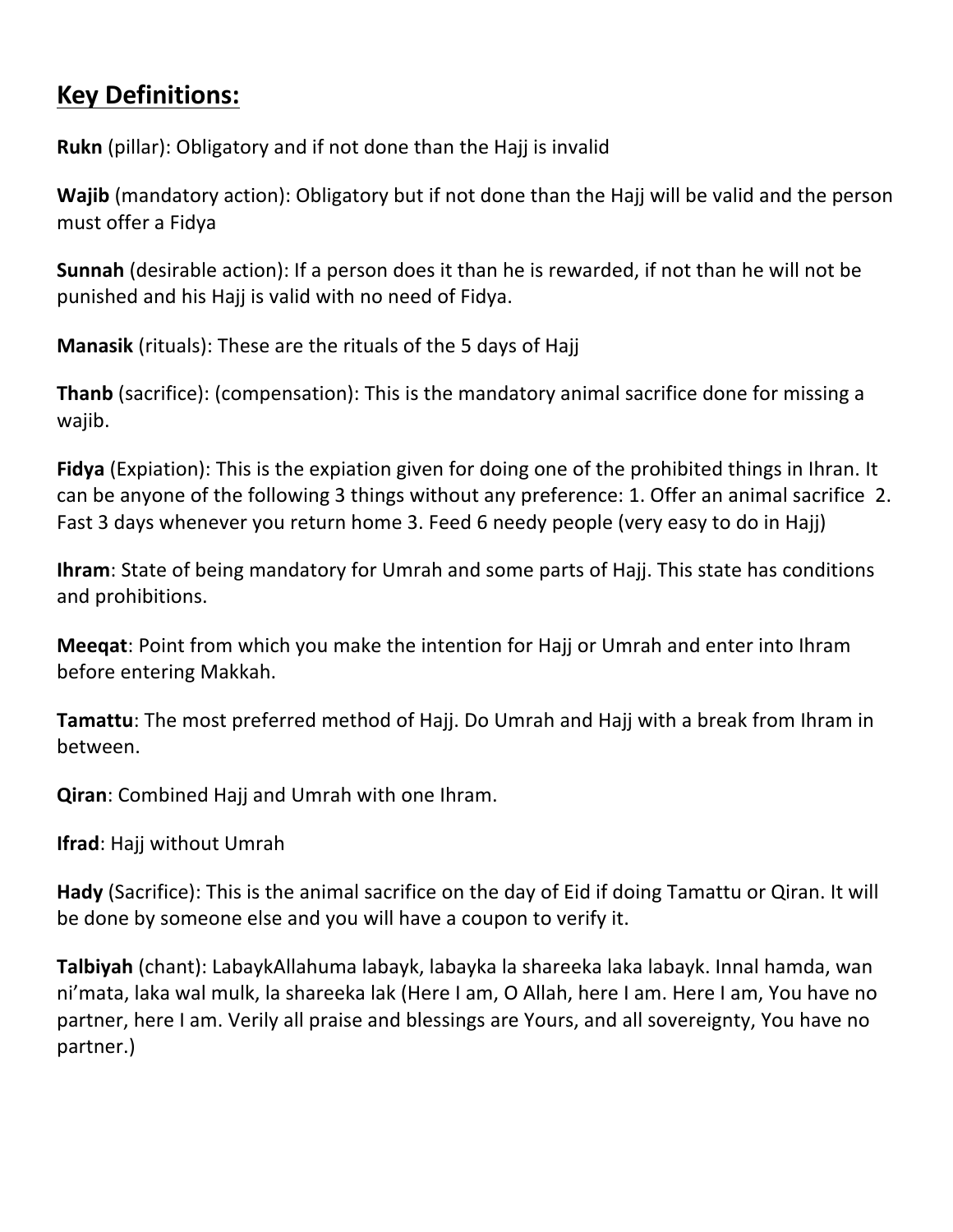### **Ihram, Meeqat, and Talbiyah**

The sunnah's of entering into Ihram at the meegat

- 1. Bathe yourself (men and women)
- 2. Trim your moustache, armpit, pubic hair, and nails
- 3. Apply perfume
- 4. Wear the Ihram towels

Passing the Meegat through Madinah, do the above things BEFORE you leave Madinah but without intention of entering Ihram. The intention can only be made at the Meeqat.

Passing the Meeqat in the plane, the pilot will announce that you are passing over the meeqat (approximately 30 minutes before landing)

- 1. At that point YOU MUST make intention for ihram, say labaykAllahuma bi Umra (if missed then sacrifice required)
- 2. If doing on behalf of so[meone](http://www.hajinformation.com/main/t25.htm) else then say "labayka a'an (name of person)
- 3. Pray 2 rakaats
- 4. What about women on their menses: they do everything including ihram but do not pray or do tawaf.

Now that you are in a state of Ihram, you are subject to a number of prohibitions. Unintentional things are forgiven. You must not intentionally:

- 1. Wear sewn clothes that fit limbs (men only) (requires Fidya)
	- Underwear not sinful for those with urinary incontinence but still gives Fidya
	- Blankets are permissible and may be necessary in Mina/Muzdaliffa

- Umbrellas, watches, rings, identification tag, stitched belt, sandals that don't cover ankle are all ok

- If you suffer from cold in mina or Muzdaliffa
- 2. Cut or pluck hair (men and women) (requires Fidya)
	- Does not include unintentional shedding through combing
- 3. Clip nails (men and women) (requires Fidya)
	- Does not include broken nails by accident
- 4. Cover your face with niqab (women) (requires Fidya) - Women can wear something that isn't niqab and isn't affixed to the face
- 5. Cover your head (requires Fidya)
- 6. Wear perfume (requires Fidya)
	- Showers still okay
	- Perfumed soap is amongst the doubtful things so better to avoid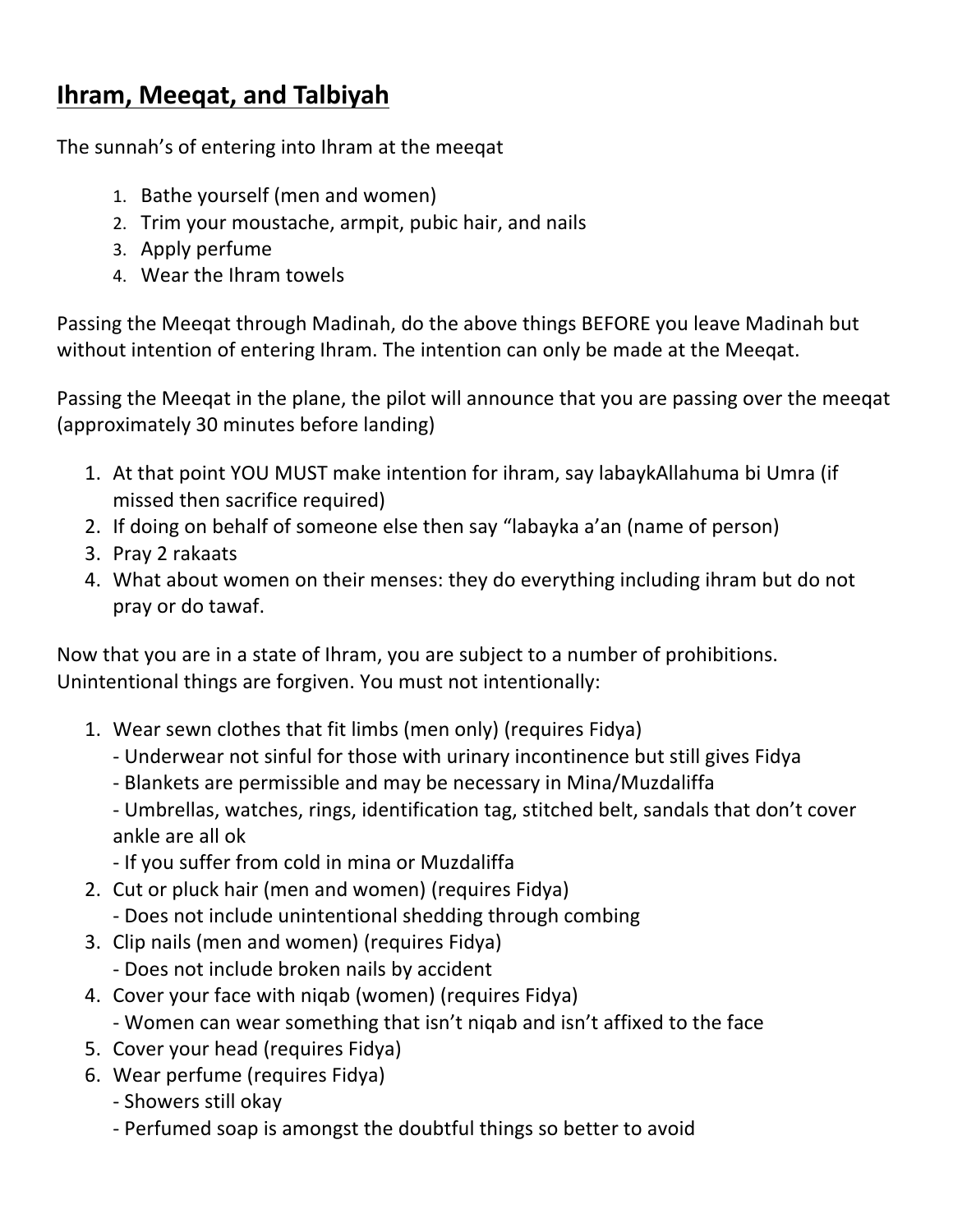- 7. Kiss or touch spouse provocatively (major istighfar and some scholars say sacrifice also)
- 8. Engage in sexual intercourse (Hajj is invalidated)
- 9. Entering into a marriage contract (Istighfar)
- 10. Hunting (a comparable animal should be given as a penalty)
- 11. Insects can be killed.

**There are five animals that are all Fawasig and should be killed while not in Ihram and** while in Ihram: the crow, the kite (a kind of bird), the scorpion, the mouse, and the **ferocious dog**. [1] In another narration, the Messenger of Allaah mentioned six, the sixth one being the snake. Insect repellants not permissible

12. Cutting down trees in the Sacred Precinct (requires Fidya)

#### Talbiyah

Continue reciting the talbiyah as much as possible individually until you reach the haram without waiting for a guide to so. Men should do so in a loud voice and women in a low voice. Should not be done with a leader in unison.

# **Performing the Umrah**



#### **Tawaaf Al Qudoom (the first Tawaaf)**

- 1. Wudu is required for tawaaf according to the strongest opinion
- 2. Expose your right shoulder (only for tawaaf al qudoom)
- 3. Enter into the Haram through any gate and look for the green light to start
- 4. Enter with your right foot
- 5. Recite: "Bismillaah wa'l-salaatu wa'l-salaam 'ala Rasool-Allaah. Allaahumma ighfir li dhunoobi waftah li abwaab rahmatika. A'oodhu Billaah il-'Azeem wa bi wajhih il-kareem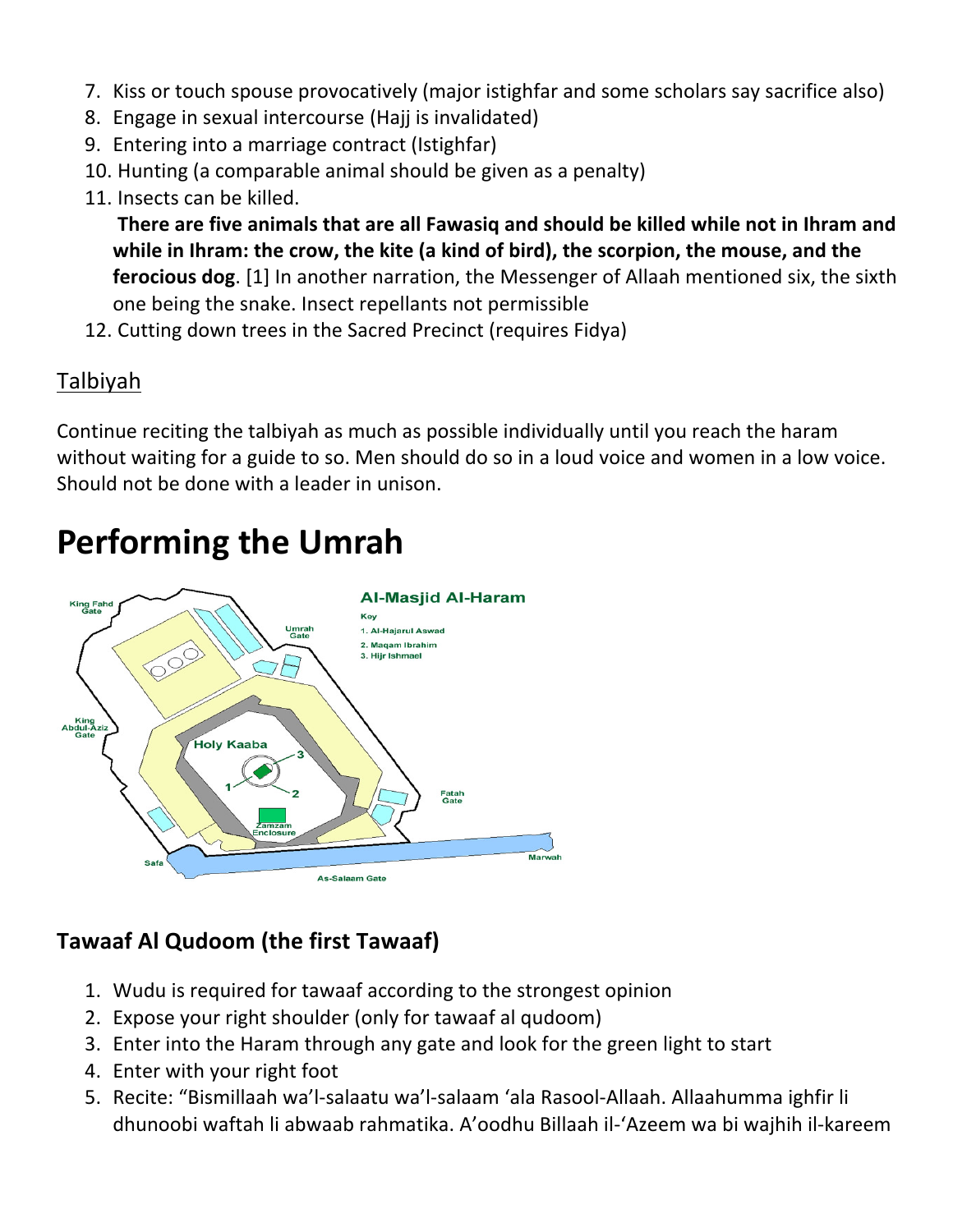wa bi sultaanih il-'qadeem min al-Shaytaan il-rajeem (In the name of Allaah, and blessings and peace be upon the Messenger of Allaah. O Allaah, forgive me my sins and open to me the gates of Your mercy. I seek refuge with Allaah the Almighty and in His noble Countenance and His eternal power from the accursed Satan)."

- 6. Tawaaf replaces the 2 rakats of entering masjid (for other times entering, you can just pray 2 rakats)
- 7. Align yourself with the black stone, face it and make takbeer and signal towards it with your right hand if you cannot kiss it our touch it.
- 8. Proceed to make tawaaf with the kaaba on the left side counterclockwise.
- 9. The first 3 circuits of the first tawaaf should be done faster paced but impractical to try to run.
- 10.Keep shoulder exposed throughout all 7 circuits
- 11. The 7 circuits of tawaaf should not be interrupted. If you need to leave and come back, then start over unless you have a hardship (ie. urinary incontinence)
- 12. If you doubt how many circuits you've completed, then take the certain number
- 13. If prayer interrupts, you don't need to start over
- 14. If you can touch the yamani corner which is the corner before the black stone, then do so with your right hand. Do not kiss it if you're close to it or signal towards it if youre far away.
- 15.Between the yamani corner and black stone, say rabbana atina fil dunya hasana, wa fil akhirati hasana, wa qina 3athabal nar (Oh Allah grant us good in this life, and good in the hereafter, and protect us from hellfire.)
- 16. Other than this dua, there are no other prescribed duas for tawaaf. Make dua as an individual in whatever language you want and do not join in group dua or follow some of the books which have innovated duas.
- 17. After you complete your seventh circuit of tawaaf, go to maqam Ibrahim. Place it between yourself and the kaaba and you can go as far as you want away as long as you are somewhat aligned with it. Cover your shoulder then recite: "wat takhithoo min maqaamee ibraheema musalla" (and take the station of Ibrahim as a place of prayer.) Then pray 2 rakats reciting silently with suratul kafiroon in the first rakaat and suratul ikhlaas in the second. If too crowded, you can pray these 2 rakaats anywhere in the haram.
- 18. Then proceed to drink zam zam and take a break if you want before Sa'i

### **Sa'i**

- 1. Go to the second or third floor, it's much easier.
- 2. When you approach al-Safa', you should recite "Innal Safaa wal Marwata min shaairillah.. (Verily, As-Safa and Al-Marwah (two mountains in Makkah) are of the Symbols of Allaah) [al-Baqarah 2:158])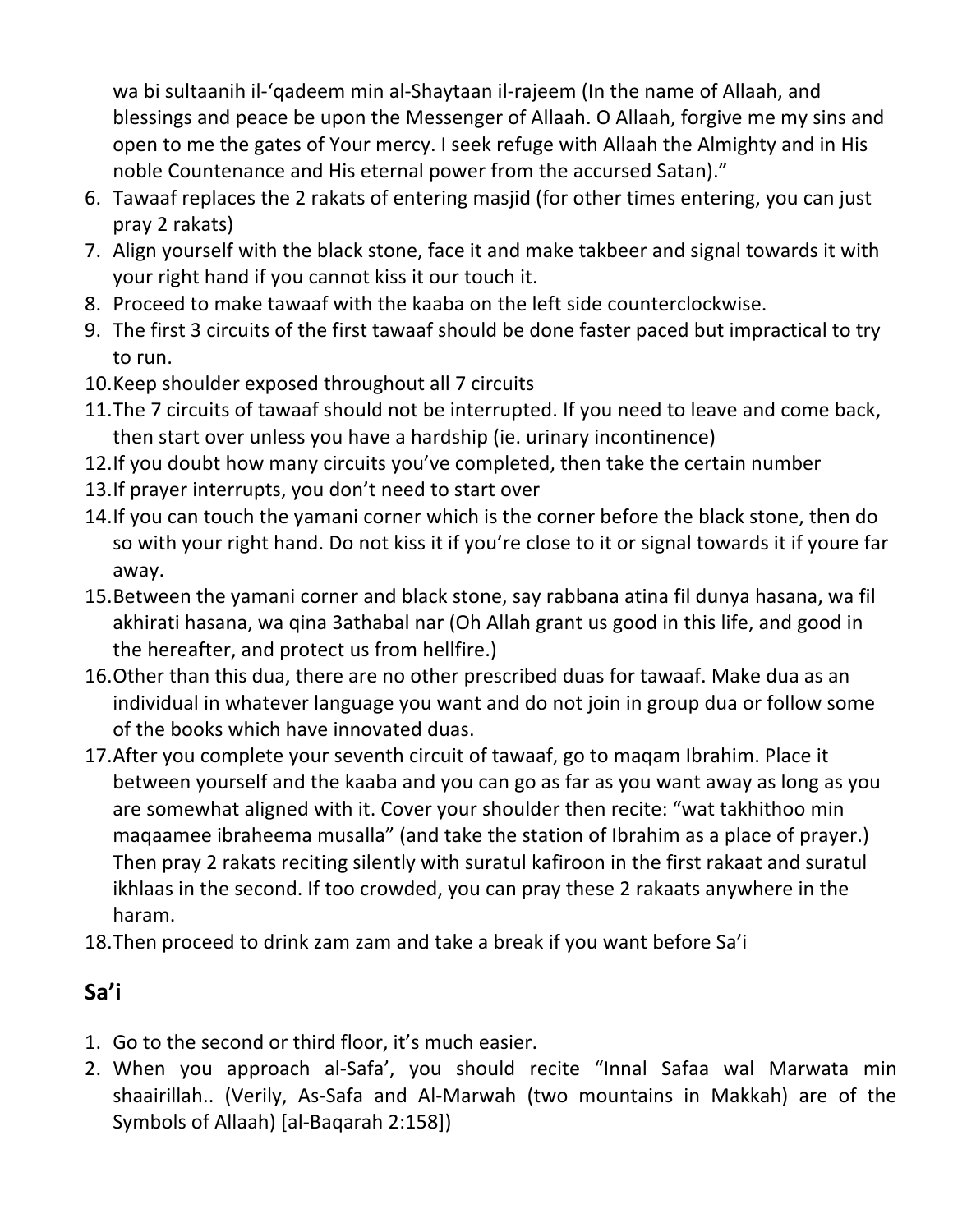- 3. Then say: "abda'u bima bada'a Allaah bihi (We start with that with which Allaah started)."
- 4. Then climb al-Safa until you can see the Ka'bah, then face it and raise your hands as in dua not salat and praise Allaah, and make du'aa' as you wish. The Prophet (peace and blessings of Allaah be upon him) used to say: "Laa ilaaha ill-Allaah wahdahu laa shareeka lah, lahu'l-mulk, wa lahu'l-hamd, wa huwa 'ala kulli shay'in qadeer. Laa ilaaha ill-Allaah wahdah, anjaza wa'dah, wa nasara 'abdah, wa hazamaa al-ahzaaba wahdah (There is no god but Allaah alone, with no partner or associate; His is the Dominion, all praise is due to Him, and He is able to do all things. There is no god but Allaah alone; he fulfilled His promise, granted victory to His slave, and defeated the confederates alone)." Narrated by Muslim, 1218.
- 5. Repeat from laa ilaha ilAllah onwards every time you reach marwa and safa afterwards. Repeat that three times, and make your own du'aa' in between but not after the third time.
- 6. Proceed to walk towards al marwa and rush between the 2 green markers without disturbing anyone.
- 7. Finish 7 circuits (one way) ending at al marwa where the exit is. DON'T DO 14

#### **Exiting Ihram**

- 1. Now you can exit Ihram and go back to normal until the  $8<sup>th</sup>$  of dhul hijjah.
- 2. Have your hair TRIMMED but not shaved as you will need to leave enough to be cut after exiting the ihram of Hajj. Note: It's better to have your own clippers and do this in the hotel.
- 3. Women should cut off the tip of the finger's length of hair, basically  $\frac{1}{4}$ " or  $\frac{1}{2}$ " from the end of the hair.
- 4. Everything has become halal for you that was halal before Ihram until the  $8<sup>th</sup>$  of dhul hijjah.
- 5. BIG MISTAKE: Going to Taneem and making multiple Umrahs. Never done by the prophet (saw) or the companions. Use your extra time in Makkah to get prepared for the big day of Arafat and make nafl Tawaafs as much as you can. Do not miss a single salat in jamaat as it it 100,000 times greater in Makkah than anywhere else!
- 6. Make it a point to rest up before Hajj. Most people get exhausted with nawafil before Hajj.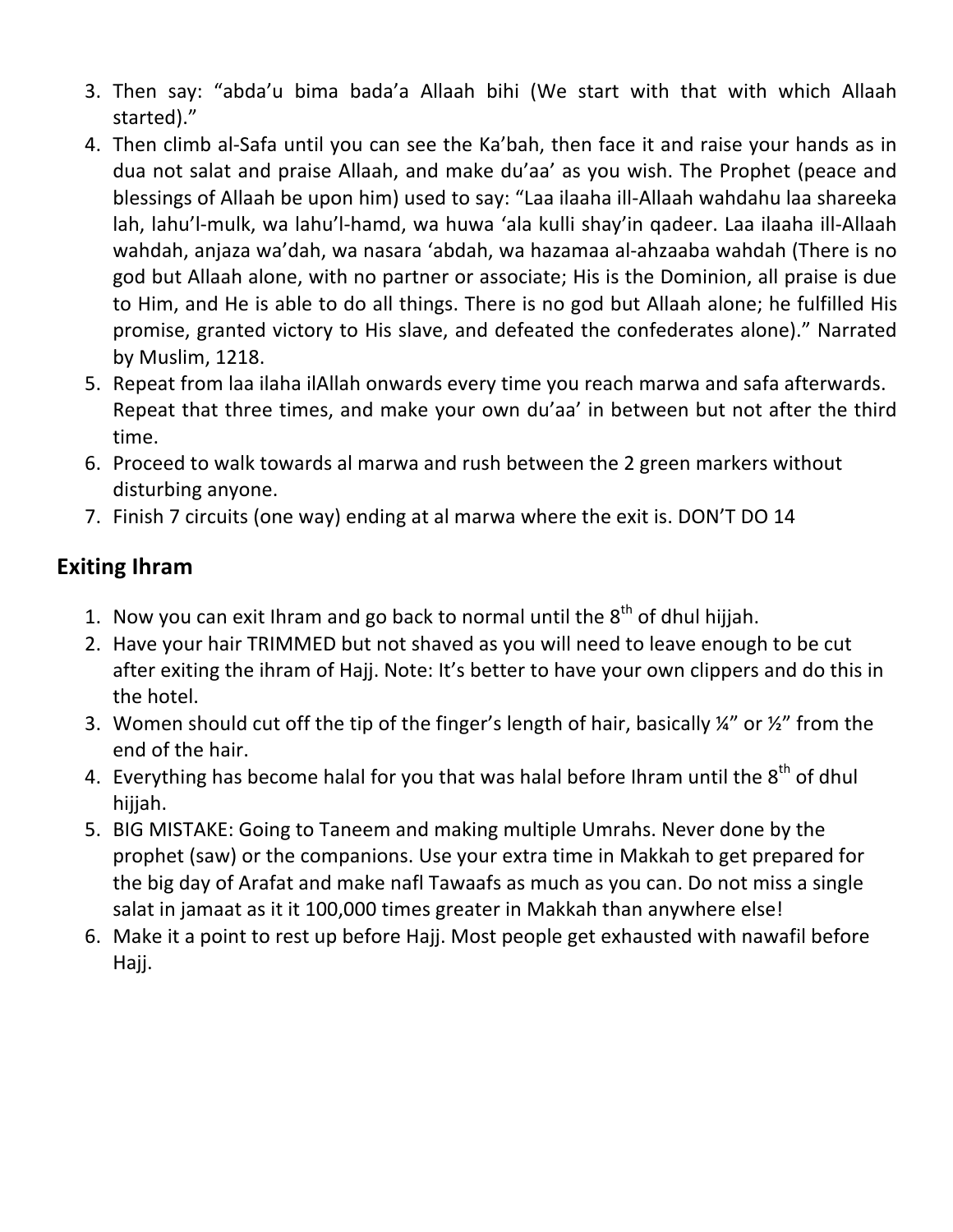## **8th day of dhul hijjah**

- 1. Repeat all of the sunnahs you did for Ihram in Umrah and declare your intention for Hajj
- 2. Say: LabaykAllahuma bi Hajjin
- 3. Ideally you reach Mina in the day, but with the traffic it might not be till late and that is fine
- 4. When you reach Mina you will pray all prayers shortened but not joined
- 5. Try to get a good night sleep for the big day tomorrow! Think of the Duas you want to make in Arafat as this is a once in a lifetime opportunity!
- 6. IMPORTANT NOTE: Bathrooms will be terrible for the rest of Hajj so try to avoid foods that make you go. Take something to hold your stomach if you want. Do not accidentally take a laxative!
- 7. IMPORTANT NOTE 2: Memorize Your Tent Number in Mina! No one will be helpful these days.

## **9th day of dhul hijjah**

- 1. Depart from Mina for Arafat getting there hopefully before dhuhur
- 2. Pray dhuhur and asr combined and shortened
- 3. I do not recommend try to go to masjid namira because you will waste a lot of time getting in and out of the crowd
- 4. Do not waste a single moment of these hours making dua
- 5. Do not be fooled by a guide and be led to a special place, stay close to your tent so that you don't get lost
- 6. Listen carefully to the khutbah and Arafat and do not talk during it. It is not like Jumah khutbah but it is sunnah and you want to make sure you take advantage of these moments.
- 7. The prophet (saw) said: "The best thing I and the prophets have said on the eve of Arafat is: la ilaha ilAllah wahdahu la shareeka lah, lahul mulku wa lahul hamd, wa huwa ala kulle shayin qadeer
- 8. There is no basis in the sunnah for congregational or group dua in Arafat so make it personal.
- 9. Leave for muzdallifah after the sun sets. If you can walk then do so.
- 10. Make Takbeer, Tahleel, and Thikr
- 11. Pray both maghrib and isha in muzdallifa joined and combined.
- 12. The priority is rest if you can.
- 13. Collect the stones for the jamarat (collect atleast 80 small hummus sized pebbles). This can be done in Mina also.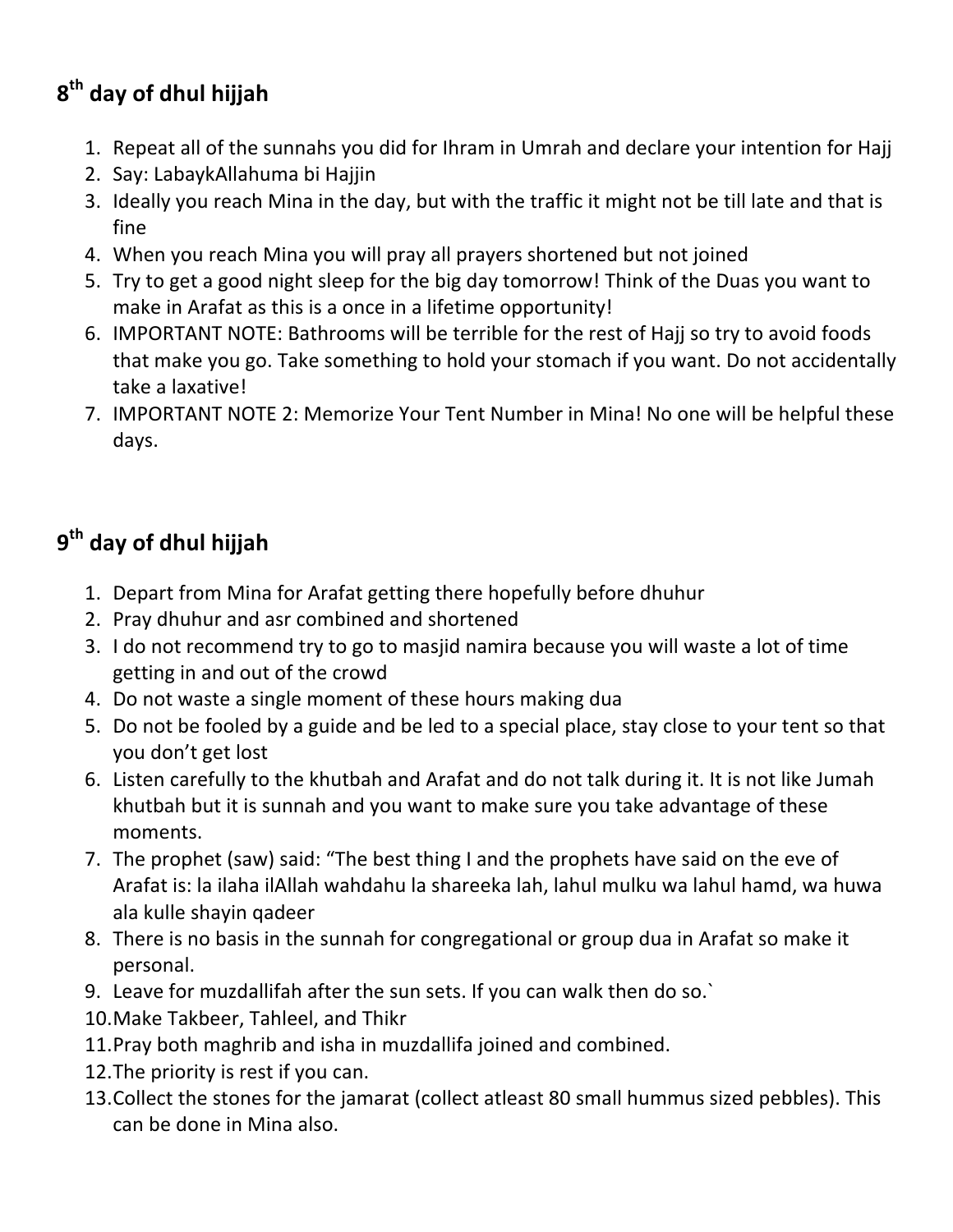14. No matter what package you're with (under 17k), everyone in muzdallifah sleeps on the ground outside. This is where a small "yoga mat" comes in handy.





## **10th day of dhul hijjah**

- 1. Pray Fajr at the beginning of its time
- 2. It is permissible for the women, elderly, and sick to leave before Fajr (after midnight) to avoid the crowd. If the group decides to do this, then we should follow.
- 3. We will then depart to Mina to stone Jamratul Agaba with 7 stones.
- 4. Say Allahu Akbar with each stone
- 5. Try to walk around the crowds and not stand directly in front of the Jamra.
- 6. Stoning can be done any time after sunrise, preferably before noon
- 7. Animal will be sacrificed by the authorities as your coupon states.
- 8. You can leave Ihram after any 2 things: Tawaf, Stoning, Slaughter, Shaving/Cutting
- 9. Exit ihram, shower, and wear perfume.
- 10. We will then head to Makkah sometime that day or soon after to do Tawaaf Al Ifadah which is a Rukn of Hajj. The man and the woman must observe this. It is the same way as the first Tawaaf but without uncovering the shoulder or running in the first 3 circuits. If you did tamattu which we will do, then you should also do Sa'i. This does not have to be done on the  $10^{th}$  and I personally recommend the night of the  $11^{th}$ .
- 11. The prophet (saw) allowed for any sequence of these events on the  $10^{th}$  of dhul hijjah (bukhari)
- 12. Important Note: What about women on their menses? They stone, cut their hair, and are released from Ihram and wait for Ifada.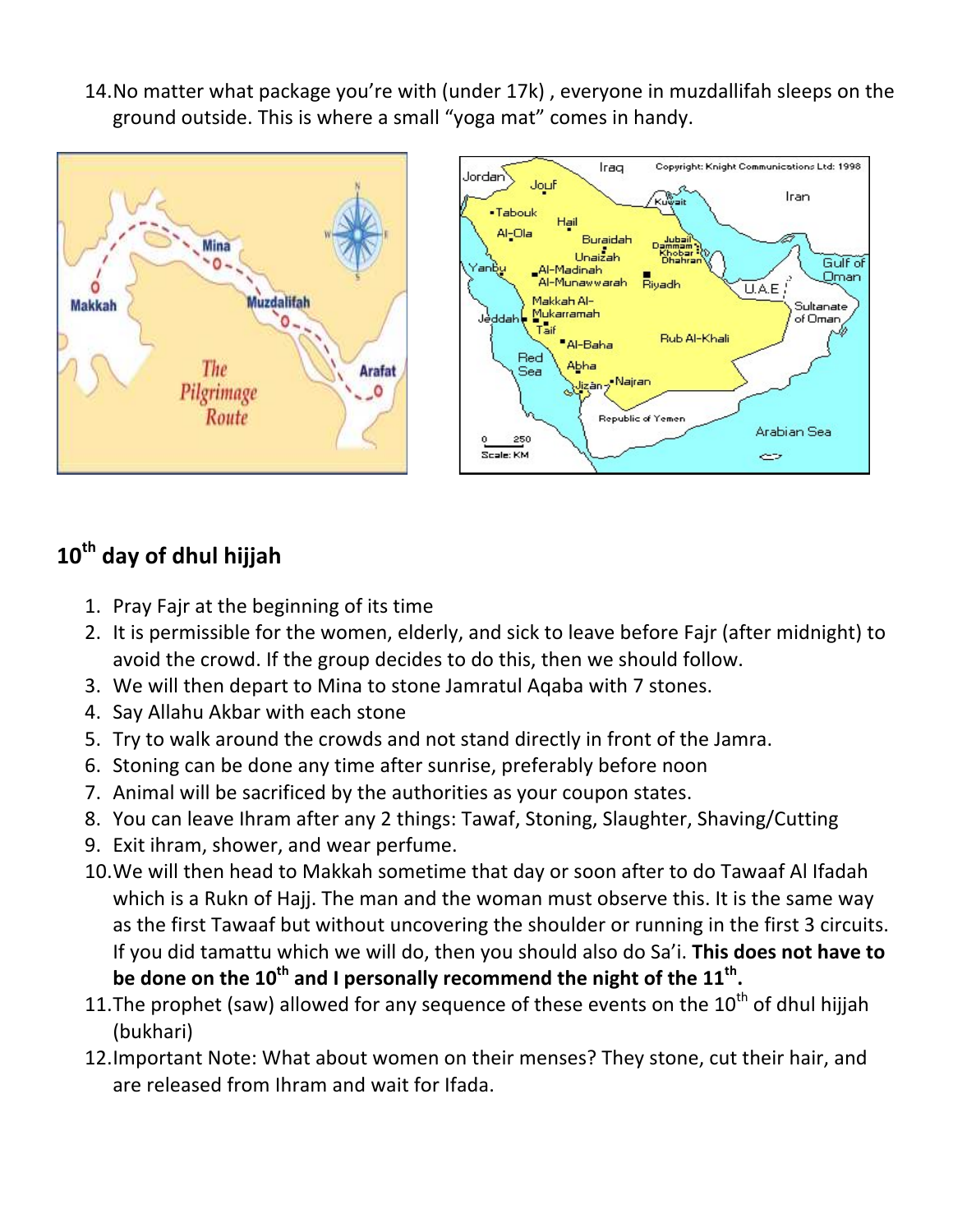## **11th – 13th of Dhul Hijjah**

- 1. This entire time will be in Mina. Half of the night must be spent in Mina.
- 2. Every day you will stone the 3 jamarat each with 7 stones
- 3. The time of stoning is after dhuhur (diff. of opinion on ending)
- 4. It is not sunnah to go to Makkah during this time and most people get bored so use time wisely.
- 5. The sick can have others throw on their behalf

### **Tawaaf Al Wadaa (farewell)**

- 1. This can be done anytime afterwards and the intention can be combined with Tawaaf Al Ifaadha if not returning to Makkah according to some narrations.
- 2. It should be the last thing you do in Makkah (ie. no shopping, chit chat afterwards.) What about food?
- 3. There is no Sa'iy this time
- 4. What about voluntary Tawafs?

#### **Women's Issues**

- 1. Ayesha (ra) had her menses on her way at a place called Sarif, so the Prophet (peace be upon him) entered upon her while she was crying, and he asked her: "What's wrong with you? Perhaps you are in menses." She replied: "Yes oh Messenger of Allah." Thereupon, the Prophet (peace be upon him) said: "This is something that Allah had predestined for the daughters of Adam."
- 2. 15 days maximum length of a period and 13 days minimum length of purity
- 3. Taking Pills to Delay Menstruation (Abdullah Ibn Omar (ra) on arak water)
- 4. What if period comes any way at its time? Spotting?
- 5. Time to leave and period still there?
- 6. If the woman assumes Ihram in tamattu and time of hajj comes, she switches to Qiran.

## **Madinah**

- 1. Make the intention to pray in the Masjid of the Prophet (salAllahu alayhi wa salam)
- 2. "Between my house and my minbar is a Rawdah garden of Jannah." [Agreed upon]
- 3. Appoint 1 day for the marketplace (personal advice as many people waste ALL of medina in soug).
- 4. Try to catch the janazas by praying on one of the left gates of the mosque and rushing to the baqee graveyard after salaat.